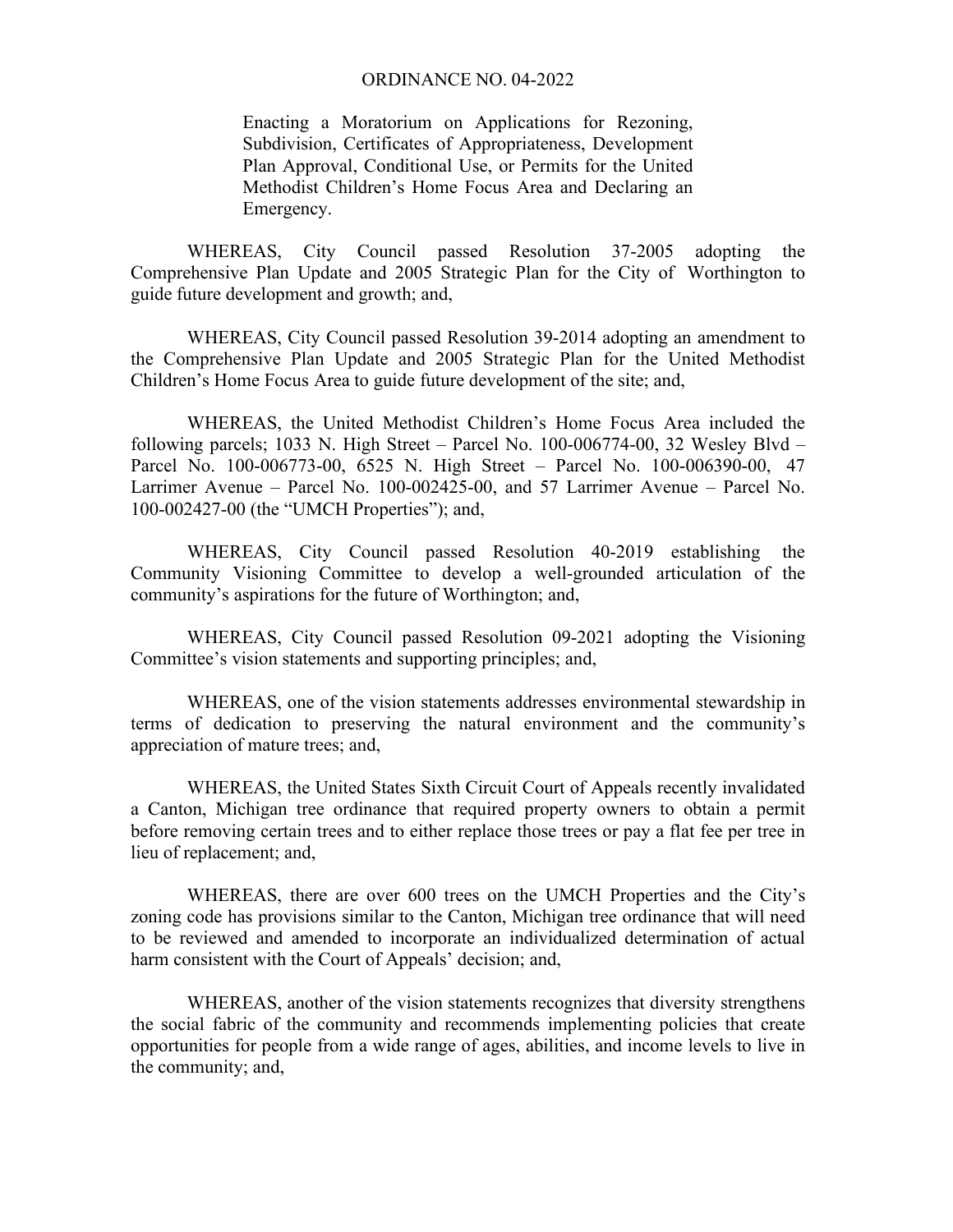WHEREAS, City Council passed Resolution 77-2019 directing staff to make application to join the AARP Network of Age-Friendly Cities and Communities and recognizing the importance of having a wide range of housing options for older residents to support aging in place; and,

WHEREAS, the City Charter provides that the Municipal Planning Commission should review and recommend any revisions to the City's Master Plan and area plans every five (5) years and the City has not conducted a comprehensive review of the Current Comprehensive Plan since the passage of Resolution 39-2014; and,

WHEREAS, City Council believes it is necessary to conduct a thorough review of the Comprehensive Plan Update and 2005 Strategic Plan as amended in 2014 (the "Current Comprehensive Plan"): (1) to determine whether it reflects the consensus viewpoint of the community and current City Council, (2) to study the potential impacts of different types and density of potential development of the undeveloped parcels of the UMCH Properties on the environment, storm water management, sanitary sewer capacity, traffic patterns, and the provision of other public services, and (3) to investigate whether the Current Comprehensive Plan needs to be amended to better align with the visioning statements and supporting principles adopted by Resolution 40-2019; and,

WHEREAS, City Council believes it is a necessity to conduct a more detailed assessment of housing needs, including evaluating the current diversity of housing opinions available in the community, older adult and affordable housing needs and approaches, and the potential use of universal design regulations; and,

WHEREAS, City Council has determined it to be in the best interest of the health, safety, and welfare of the City of Worthington to enact a temporary moratorium to provide a pause in any consideration of development of the UMCH Properties until the completion of the review of the Current Comprehensive Plan and housing assessment; and,

WHEREAS, enacting this Ordinance as an emergency measure permits the temporary moratorium to be effective immediately and avoids the potential of a property owner filing an application to vest rights under the Current Comprehensive Plan prior to completion of the review and assessment and therefore City Council has determined it is in the best interest of the City of Worthington to waive notice of public hearing, to waive the twenty-one day waiting period, and to declare an emergency.

NOW THEREFORE, BE IT ORDAINED by the Council of the Municipality of Worthington, County of Franklin, State of Ohio:

SECTION 1. That there be and hereby is enacted a temporary moratorium on the acceptance of any applications for rezoning, subdivision, certificate of appropriateness, development plan approval, conditional uses, or permits involving the UMCH Properties to be in effect until January 18, 2023, or until City Council approves legislation explicitly revoking this moratorium, whichever occurs first.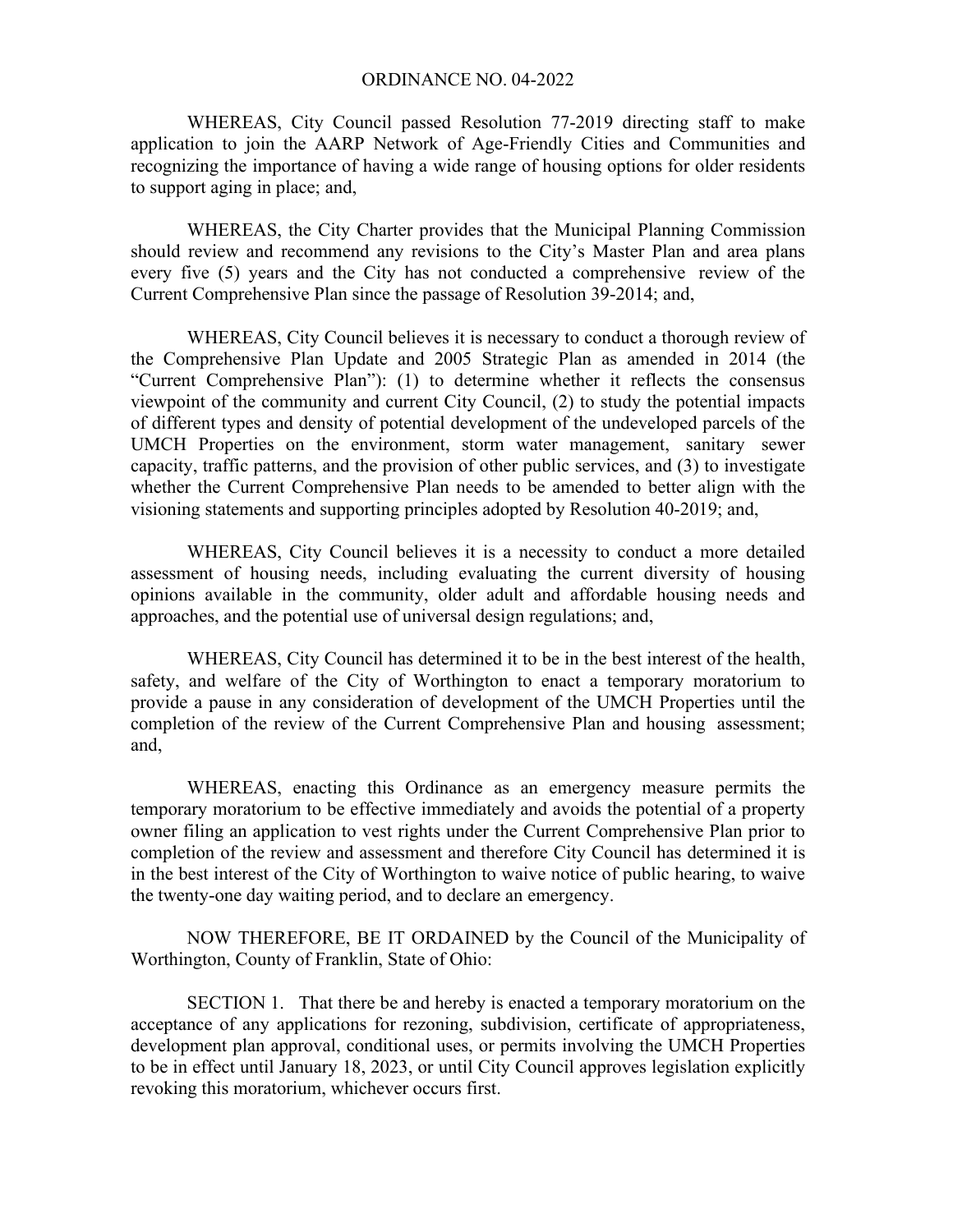SECTION 2. That there be and hereby is enacted a temporary moratorium onany consideration or approval by City staff, the Municipal Planning Commission, the Architectural Review Board, or City Council of any applications for rezoning, subdivision, certificate of appropriateness, development plan approval, conditional uses, or permits involving the UMCH Properties to be in effect until January 18, 2023, or until City Council approves legislation explicitly revoking this moratorium, whichever occurs first.

SECTION 3. That the temporary moratoriums provided in Sections 1 and 2 of this Ordinance shall not apply to applications and approvals necessary for repairs, maintenance, or minor renovation of existing buildings on the UMCH Properties.

SECTION 4. That the City Manager is authorized and directed to initiate a planning study and review of the Current Comprehensive Plan, with particular attention as to the undeveloped parcels of the UMCH Properties, including potential impacts of different types and density of developments on the environment, stormwater management, sanitary sewer capacity, traffic patterns, and provision of other public services, and an assessment of housing needs and recommendations for implementation.

SECTION 5. That the Law Director is authorized and directed to research and draft any amendments to the City's Zoning Code related to the preservation and replacement of mature trees, or the imposition of fees in lieu of replacement consistent with preserving the natural environment and the community's appreciation of mature trees and the recent U.S. Sixth Circuit Court of Appeals' decision requiring an individualized determination of actual harm.

SECTION 6. That it is the intention of the City Council, that if any section, sentence, or provision of this Ordinance or the application thereof to any person or circumstance shall be declared invalid, the remainder of this Ordinance shall be construed as not having contained said section, sentence, or provision and shall not be affected by such holding.

SECTION 7. That the City Council finds and determines that all formal actions of this City Council concerning and relating to the adoption of this Ordinance were taken in an open meeting of this City Council and that all deliberations of a majority of the CityCouncil that resulted in the adoption were in meetings open to the public in compliance with the law.

SECTION 8. That this Ordinance is hereby declared to be an emergency measure necessary for the immediate preservation of the public health, safety and welfare of the Municipality due to the need to have the temporary moratorium effective prior to any potential vesting of rights under the Current Comprehensive Plan and to be effective immediately upon its passage and publication. That notice of passage of this Ordinance shall be posted in the Municipal Administration Building, the Worthington Library, the Griswold Center and the Worthington Community Center and shall set forth the title and effective date of the Ordinance and a statement that the Ordinance is on file in the office of the Clerk of Council.